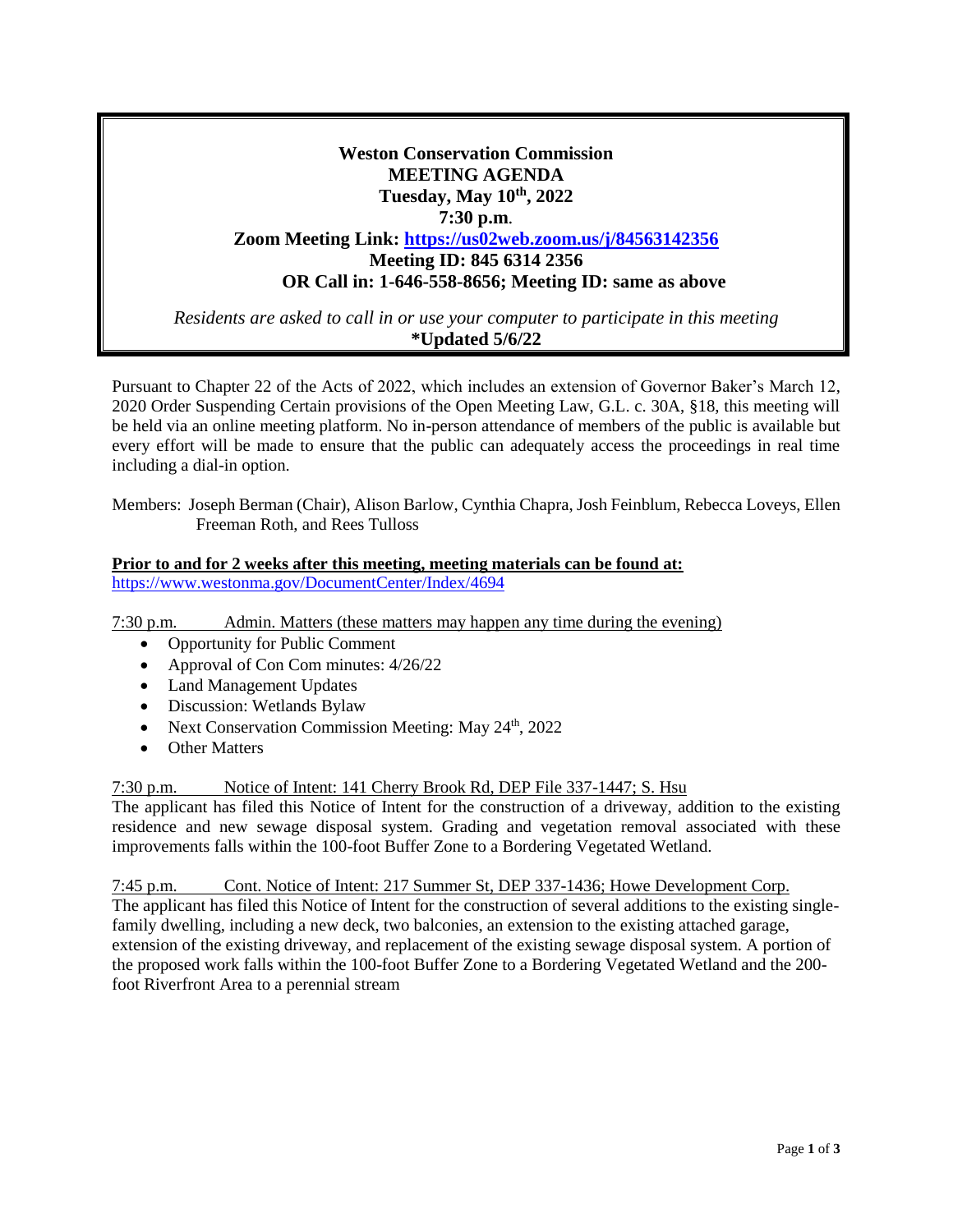8:00 p.m. Cont. Notice of Intent: 355 Highland Street, DEP 337-1435; N. Keramaris

The applicant has filed this Notice of Intent for the removal of the existing dwelling and construction of a new single-family dwelling and its appurtenances. Proposed work within 100-feet of a Bordering Vegetated Wetland includes grading associated with the construction of the proposed dwelling, construction of a portion of steps with retaining walls, construction of a subsurface drainage structure and associated drain lines, constructed of a fence, and tree clearing as well as invasive plant removal and replanting.

8:15 p.m. Request for Determination of Applicability: 90 Cherry Brook Rd, DOA 2022-007; D. Elmes

The applicant has filed this Request for Determination of Applicability for the replacement of the existing sewage disposal system, grading and stabilization. A portion of the proposed work falls within the 100-foot Buffer Zone to a Bordering Vegetated Wetland.

# 8:30 p.m. Notice of Intent: Charles River Aquatic Vegetation Management, DEP 337-1446; Department of Conservation & Recreation

The applicant has filed this Notice of Intent for mechanical and chemical management of invasive aquatic vegetation within the Charles River "Lakes District". This application is being filed under the Ecological Restoration Limited Project provision of the Massachusetts Wetlands Protection Act.

## 8:45 p.m. Notice of Violation: 44 Sherburn Circle; Rise Design and Build

Property owner/Contractor has removed ten (10) large caliper trees and created significant ground disturbance within the 200-foot Riverfront Area to Bogle Brook.

9:00 p.m. Notice of Intent: 38 Chestnut St, DEP 337-1448**\***; S. Tarbox and Marshall Reed The applicant has filed this Notice of Intent for the replacement of a sewage disposal system, associated grading and stabilization. A portion of the proposed work falls within the 100-foot Buffer Zone to a Bordering Vegetated Wetland.

9:15 p.m. Request for Determination of Applicability: 42 Brook Rd, DOA 2022-008; D. Jones The applicant has filed this Request for Determination of Applicability for the replacement of the existing sewage disposal system, grading and stabilization. A portion of the proposed work falls within the 100-foot Buffer Zone to a Bordering Vegetated Wetland.

### **Remote Online Attendance and/or Call-in Participation Instructions**

- To use Zoom with video on a smart phone or tablet you must download the Zoom app first. After you've downloaded the app, enter the Zoom Meeting ID.
- To use Zoom on a computer, you have to download an installer the first time you join a meeting, which you'll automatically be asked to do. After that, you'll join meetings automatically when you click on the meeting link.
- Use the call-in number to join the meeting in audio-only mode. The call-in number is access if your computer doesn't have a microphone/speaker.
- You will be entered into a "waiting room" prior to joining the meeting.
- If you are calling in on a phone, please keep yourself on mute. You can unmute yourself by pressing \*6

#### **Instructions for Public Comment and Attendance**

- All participants will be on mute upon entering the meeting. Please keep yourself on mute
- The public is asked not to speak until the Chair asks for public questions/comments. Anyone who speaks over any member of the Board will be automatically muted